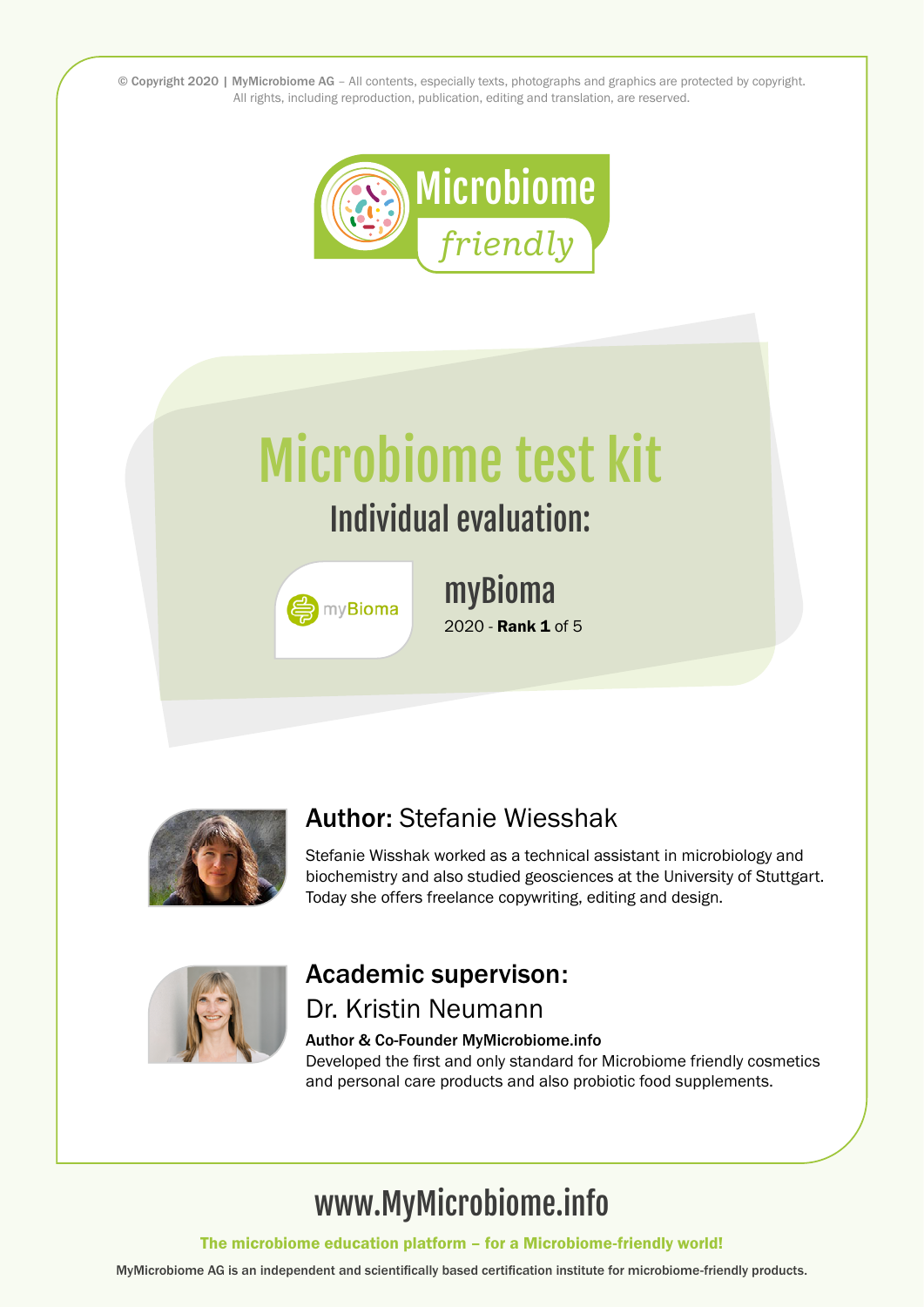

Microbiome test kits  $-$  a thorough checkup Evaluation myBioma, October 2020



 $\mathbb{F}$  [myBioma](http://www.fao.org/home/en/) is a relatively young start up from Vienna, Austria and sells an analysis kit (Discover the universe within you).

The company was not yet included in our  $\sqrt{G}$  [first evaluation in 2018.](https://www.mymicrobiome.info/microbiome-test-kits.html)



## www.MyMicrobiome.info

The microbiome education platform – for a Microbiome-friendly world!

 $2/7$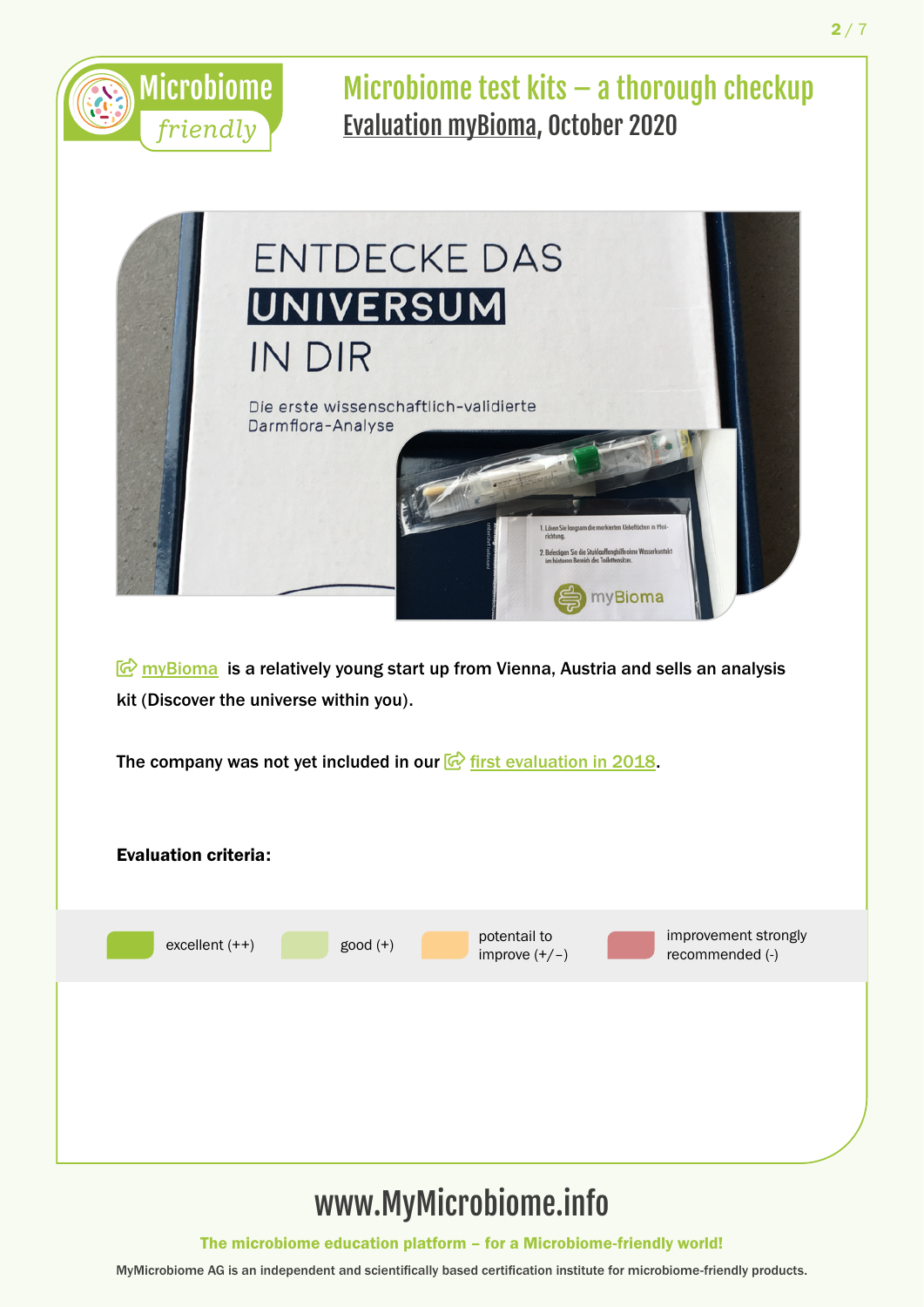

#### Microbiome test kits  $-$  a thorough checkup Evaluation myBioma, October 2020

#### 1. Sideshow assessment

The test is shipped Europe-wide (availability:  $+$ ) and can be ordered over the MyBioma website (order:  $+$ ). The price is 149,90 EUR including shipping costs worldwide (price:  $+$ ). The website is available in German and English (website language: +/-).

The instruction was small lettered but ok to read and was improved in the meantime  $(+)$ . Also, the website contains an instruction. The sample jar is very narrow and does not stand on its own (-). The set comes with a collecting paper  $(+)$ . The sample is to be collected with a featured swab on three different sites (+). After that, the swab is stirred into the DNA stabilizer for 30 seconds, broken at the predetermined breaking point and left in the jar (+). The method of collection is difficult with stool type Bristol 2 (-).

A stamped, self-addressed envelope for re-sending is enclosed (shipping: +). The sample can be activated via app or online at activate.mybioma.com. The evaluation time was announced with 4 to 6 weeks and took about 6 weeks in our case (evaluation time: +).

#### 2. Assessment quality of methods of analysis and evaluation

The sample is hold in a stabilizer from the beginning (stabilizer: +). A blank sample for quality control is always included (blank sample: +). After preparation, the stool is analyzed by 16S-rRNA gene sequencing technique (method of identification:  $+/-$ ). The sample is aligned to the level of species, but due to the method of identification, an alignment on strain level is not possible *(taxonomic level: +/-)*.

#### Quality of databases:  $2x (+)$ ,  $1x (+/-)$   $\hat{G}$  (Databases: +)

The webpage itself does not hold any information on the databases used for matching of the identified sequences. An inquiry showed that two databases are used: Greengenes: (< 1 million 16S rRNA gene sequences), and Silva (<4 million rRNA gene sequences). Both databases are of high quality and qantity (+). The personal profile is compiled by a company-owned knowledge database on the base of over 3.000 publications on the matter  $(+)$ . It is not clear which database is used for the reverence values and what the scope of that database is  $(+/-)$ .

A questionnaire is to be filled in when activating the analysis kit, but it is not very profound, in our opinion (questionnaire:  $+/-$ ). Both the website (a bit hidden under "purpose"), the app and the PDF file include a disclaimer, saying that the analysis does not replace medical consultation. It would be better, however, to place that disclaimer so that the client finds it before purchasing the product *(information*) lifestyle product: +/-).

MyBioma is the only provider that got itself certified as provider for medical products. The product, however, is not certified so far due to lacking regulations.

### www.MyMicrobiome.info

The microbiome education platform – for a Microbiome-friendly world!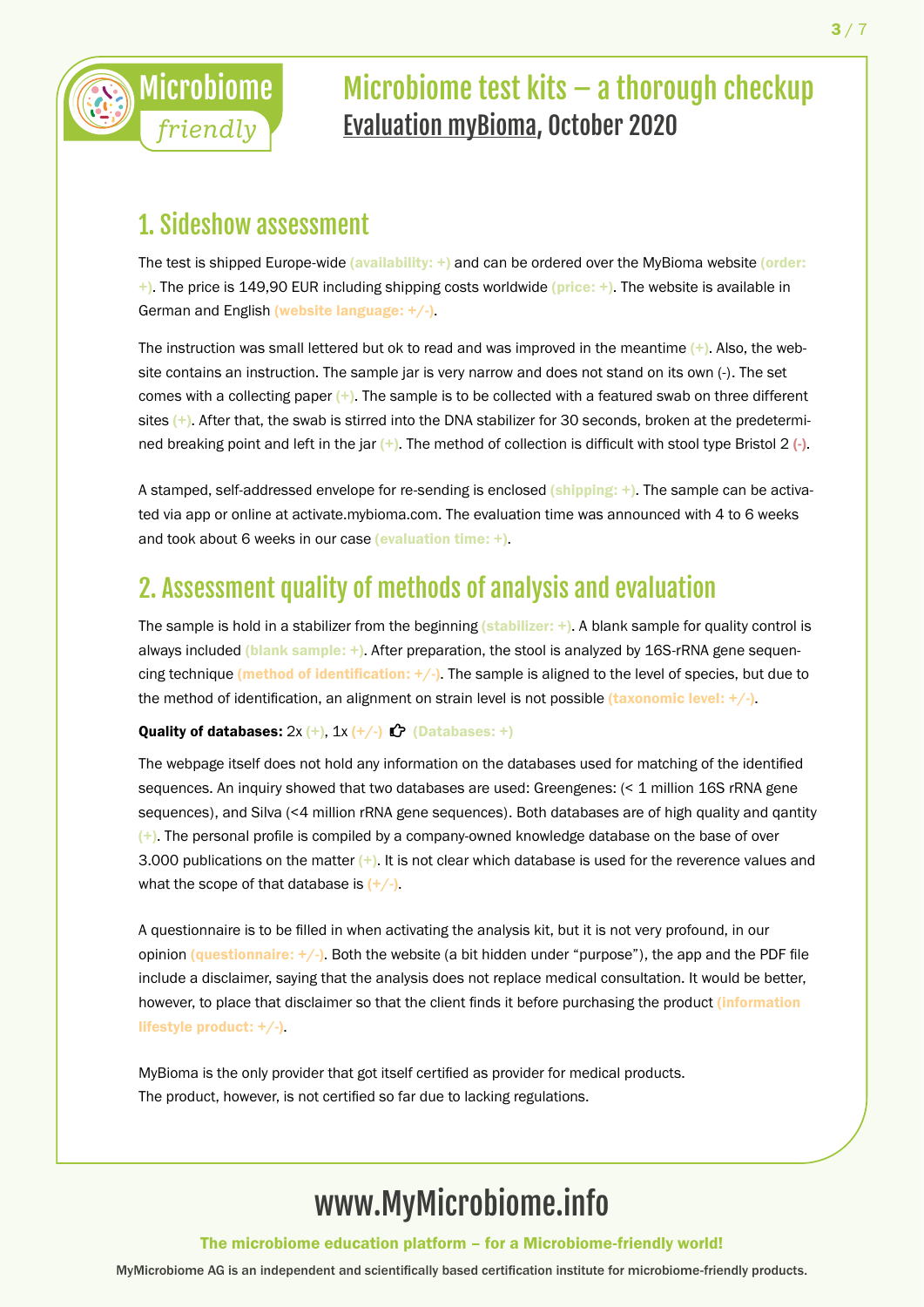

### Microbiome test kits – a thorough checkup Evaluation myBioma, October 2020

#### 3. Assessment results

The results are displayed in the app and as PDF file (output format:  $+$  ). All in all, the presentation of the data has a clear structure (structure +).

There is a survey with a short explanation on the analysis of the three main categories microbial composition, nutrition and metabolism of intake, and health. The categories seem consistent and understandable for laypersons (understandability: +). Then the webpage gives a detailed description of the sub-categories, partly naming the associated bacteria and being part of the analysis.

Here, the percentage of prevalence is not mentioned and is only given for the five most dominant strains of bacteria. Important explanations and first recommendations are given mostly directly with the results or are linked to the respective chapter (e.g. regarding recommendations) (scientific derivation: +).

A complete list of microbes found can be requested separately (list of microbes:  $+/-$ ). The report features the underlying scientific literature at the end of the PDF file (references: +).



### www.MyMicrobiome.info

The microbiome education platform – for a Microbiome-friendly world!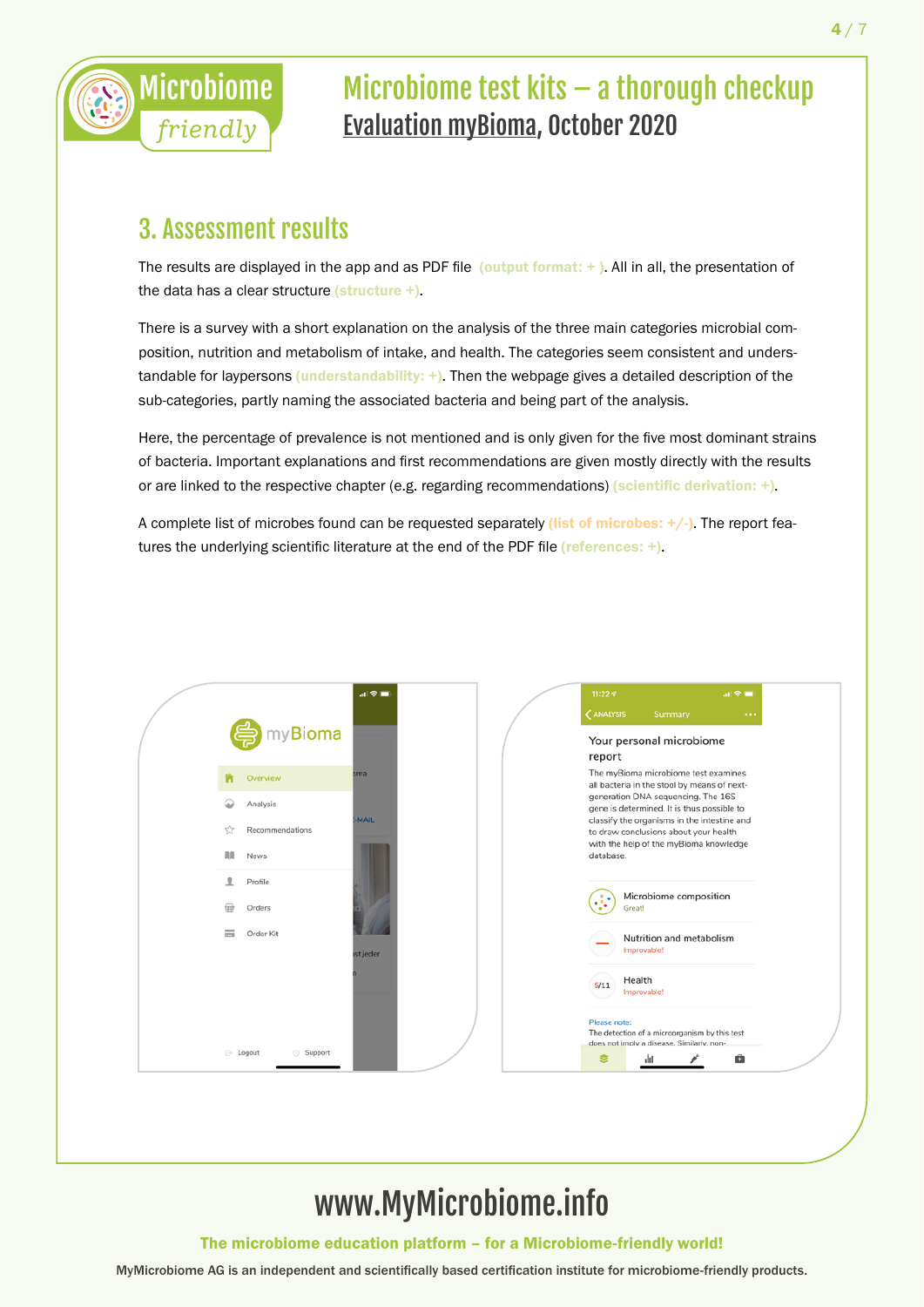

#### The results are put into the following categories and subcategories:

(In brackets the results of the analysis)

1. Microbial composition

Microbiome

*friendly*

- Survey on the five dominating strains in the human body with personal share compared to the reference values. (Actinobacteria 0,29 %, Bacteroidetes 11,05 %, Firmicutes 47,37 %, Proteobacteria 34,61 %, Verrucomicrobia 6,07 %)
- Biodiversity in comparison to average of population (204 strains of bacteria, excellent)
- Diversity in comparison to average of population (Shannon-Index 5,05, excellent)
- Similarity of strains in comparison to average of population ((Pielou-Index 0,66, excellent)
- Probiotic bacteria (excellent, apart from Bifidobacteria)
- 2. Nutrition and metabolism of intake
- Enterotype (1)
- Caloric intake (ration firmicutes to Bacteroidetes in comparison to average of population with a high 4.3, but improvable)
- Sugar metabolism (good)
- Fat metabolism (good)
- Protein metabolism (good)

| $11:22 - 7$                                                                                        | $\mathbf{m} \otimes \mathbf{m}$ |                 | $11:22 - 7$<br>$\mathbf{m} \otimes \mathbf{m}$                                                         |
|----------------------------------------------------------------------------------------------------|---------------------------------|-----------------|--------------------------------------------------------------------------------------------------------|
| <b>Recommendations</b>                                                                             | - 13                            |                 | ANALYSIS Microbiome composi<br>$\cdots$                                                                |
| Here you can find recommendations<br>G 1<br>based on your last report (ID 37788907,<br>10/13/2019) |                                 |                 | Microbiome composition<br>Find out how different and unique your<br>microbiome is.                     |
| YOUR ENTEROTYPE                                                                                    |                                 |                 |                                                                                                        |
| Enterotype 1<br>Although your microbiome is as individ                                             | $\circledcirc$                  |                 | Overview of all bacteria                                                                               |
| SPECIFIC RECOMMENDATIONS                                                                           |                                 |                 | Your microbiome is unique. Therefore, the<br>composition of the bacteria in your gut                   |
| ate Eat more fermented foods<br>2005 Diversity                                                     | $\checkmark$                    |                 | system may differ from that of the                                                                     |
| ९१० Fruit and vegetable are<br>व्हरू<br>अर्थ important<br>important<br>Diversity                   | $\checkmark$                    |                 | Species richness<br>$\rightarrow$<br><b>Excellent!</b><br>The number of different bacterial species in |
|                                                                                                    |                                 |                 | your intestine is 204. Thus, the microbial<br>diversity in your gut system is                          |
| Apples and apple cider vinegar<br>※<br>support you<br>Diversity                                    | 204<br>-<br>$\checkmark$<br>Low | High<br>Average |                                                                                                        |
| The preferred food for<br>keal<br><b>Bacteroidetes</b>                                             |                                 |                 | $(154 - 340)$                                                                                          |
| Caloric intake                                                                                     | $\checkmark$                    |                 | Diversity<br>$\mathcal{L}(\mathcal{C})$<br>لفحدا الممر                                                 |
|                                                                                                    |                                 |                 | ₹<br>ô                                                                                                 |
|                                                                                                    |                                 |                 |                                                                                                        |

### www.MyMicrobiome.info

The microbiome education platform – for a Microbiome-friendly world!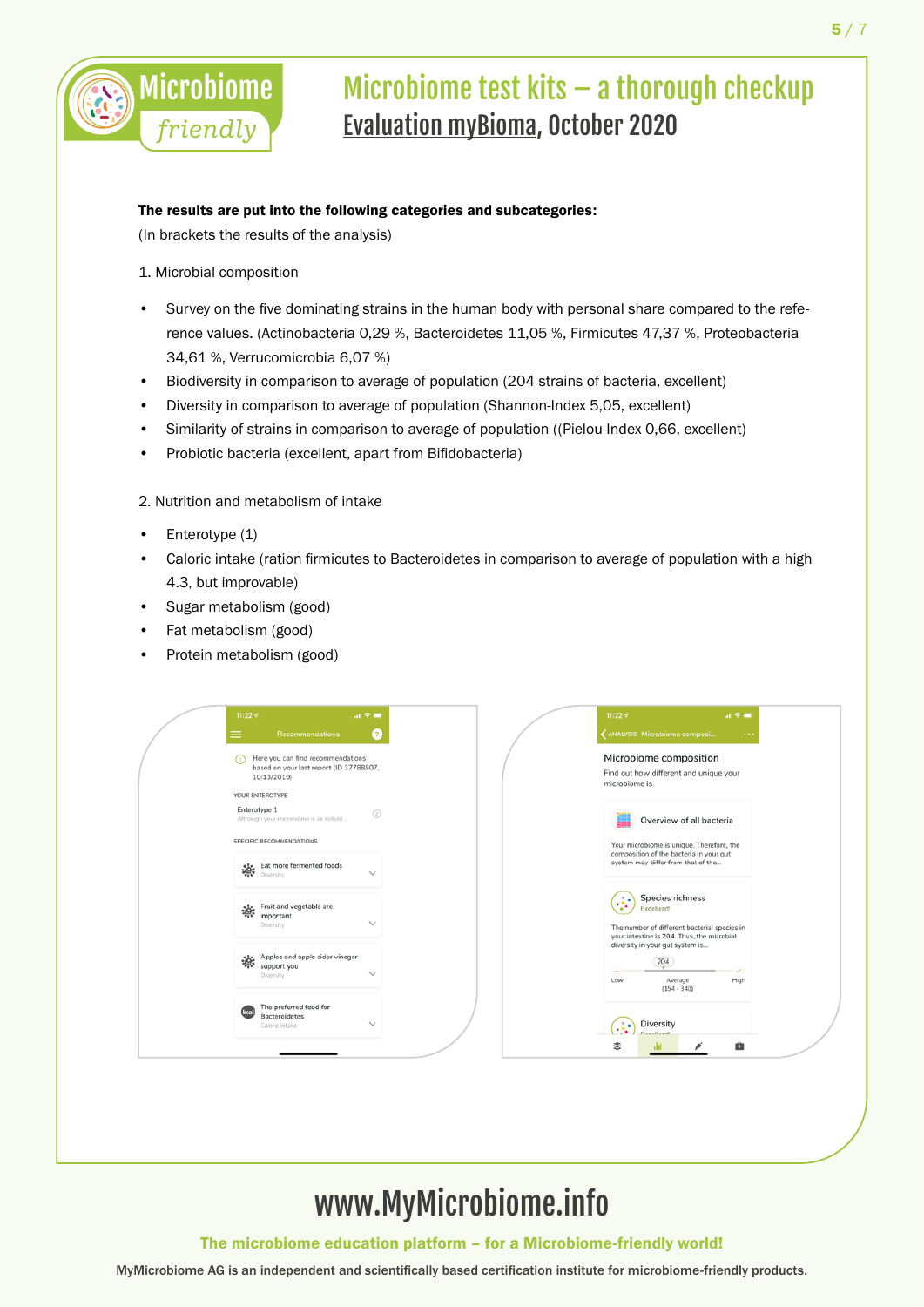

The personal values are compared to the average of population (100%), according to the report. The presentation is not clear, it would make more sense the show the values on a scale. This makes the detailed results contradictory. It is also unclear how the average of population is composed.

#### 3. Health

Microbiome

*friendly*

- Stomach ache (5 bacteria, all normal)
- Flatulence and bloating (5 bacteria, 2 improvable/ 3 normal)
- Constipation (8 bacteria, 2 improvable/ 6 normal)
- Diarrhea (9 bacteria, all normal)
- Gut mucosa (excellent, 11 bacteria, 1 improvable/ 10 normal)
- Irritable bowel syndrome (good with small potential for improve, 15 bacteria, 2 improvable/ 13 normal)
- Gut-brain axis = stress management (excellent, 14 bacteria, 1 improvable/ 13 normal)
- Gut-heart axis (good with small potential for improve, 8 bacteria, 2 improvable/ 6 normal)
- Gut-liver axis (excellent, 16 bacteria, 1 improvable, 15 normal)
- Gut-skin axis (good with small potential for improve, 7 bacteria, 2 improvable/ 5 normal)
- Metabolic syndrome (excellent, 11 bacteria, all normal)
- Insulin balance (good with small potential for improve, 15 bacteria, 2 improvable/ 13 normal)
- Kidney stones (excellent, 3 bacteria, all normal)
- Gallstones (good with small potential for improve, 6 bacteria, 2 improvable/ 4 normal)
- Joint health (good with small potential for improve, 10 bacteria, 3 improvable/ 7 normal)

#### The informative level of the results is not good regarding the main issue of the test person (Leaky Gut syndrome).

Results: Butyrate not separately analyzed (*Akkermansia muciniphila* high; *Faecalibacterium prausnitzii* normal), share of bacteria protecting the mucosa is analyzed as excellent  $\hat{L}$  does not match with test person.

*"However, I talked to Barbara Sladek, the founder of MyBioma, and she clearly sees a diseased state in the analysis. A one-hour consultation between her and the test person was very helpful concerning the interpretation of the results. I would strongly recommend to take personal consultation in case the test person has severe problems."* (Dr. Kristin Neumann)

The results are followed by a list of recommendations. They start off with the information that not all recommendations might match the person and that intolerances and personal preferences are not taken into account. The information and recommendations for the client are nevertheless very worthwhile and come with references. In addition, the client receives general recommendations to diet, sports, sleep, stress, and toxics.

### www.MyMicrobiome.info

The microbiome education platform – for a Microbiome-friendly world!